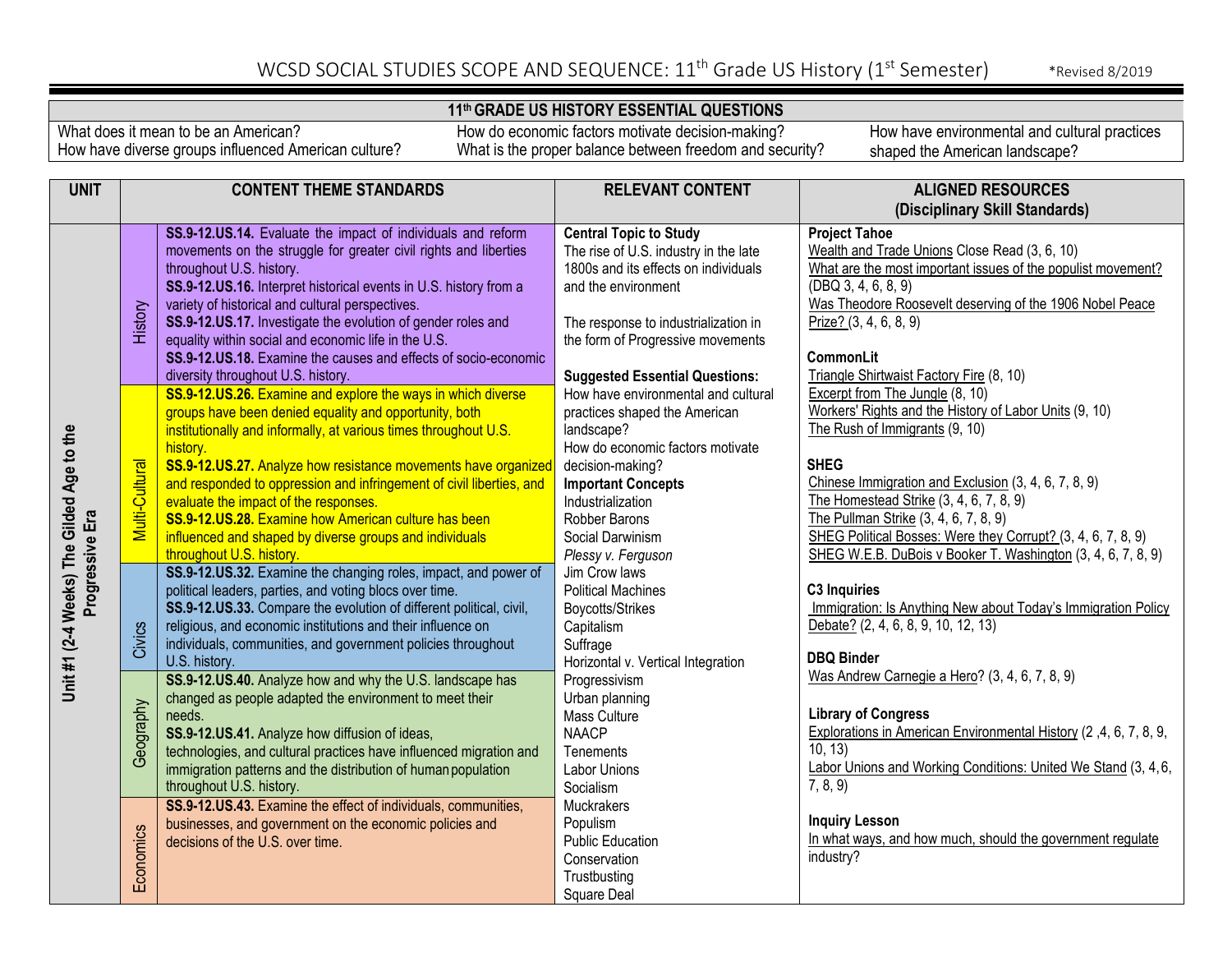### **11th GRADE US HISTORY ESSENTIAL QUESTIONS**

What does it mean to be an American? How have diverse groups influenced American culture?

How do economic factors motivate decision-making? What is the proper balance between freedom and security?

| <b>UNIT</b>                                | <b>CONTENT THEME STANDARDS</b> |                                                                                                                                                                                                                                                                                                                                                                                                                                                                                                                                                                                                                                                                                                                                                                        | <b>RELEVANT CONTENT</b>                                                                                                                                                                                                                                                                                                                                                                                                                                                                                                                      | <b>ALIGNED RESOURCES</b>                                                                                                                                                                                                                                                                                                                                                                                                      |
|--------------------------------------------|--------------------------------|------------------------------------------------------------------------------------------------------------------------------------------------------------------------------------------------------------------------------------------------------------------------------------------------------------------------------------------------------------------------------------------------------------------------------------------------------------------------------------------------------------------------------------------------------------------------------------------------------------------------------------------------------------------------------------------------------------------------------------------------------------------------|----------------------------------------------------------------------------------------------------------------------------------------------------------------------------------------------------------------------------------------------------------------------------------------------------------------------------------------------------------------------------------------------------------------------------------------------------------------------------------------------------------------------------------------------|-------------------------------------------------------------------------------------------------------------------------------------------------------------------------------------------------------------------------------------------------------------------------------------------------------------------------------------------------------------------------------------------------------------------------------|
|                                            |                                |                                                                                                                                                                                                                                                                                                                                                                                                                                                                                                                                                                                                                                                                                                                                                                        |                                                                                                                                                                                                                                                                                                                                                                                                                                                                                                                                              | (Disciplinary Skill Standards)                                                                                                                                                                                                                                                                                                                                                                                                |
|                                            | History                        | SS.9-12.US.15. Evaluate the factors that have shaped group and<br>national identity and how the American identity has evolved<br>throughout U.S. history.<br>SS.9-12.US.23. Evaluate the use of conflict and diplomacy in<br>international relations from a U.S. perspective.<br>SS.9-12.US.24. Analyze the causes, impacts, and attitudes<br>towards conflict and war from various points of view throughout<br>U.S. history.<br>SS.9-12.US.25. Analyze the reciprocal nature of international<br>relations as the U.S. and other governments interact and<br>influence one another.                                                                                                                                                                                  | <b>Central Topic to Study</b><br>U.S. expansion and influence as an<br>world imperial power.<br>The role of the U.S. in WWI<br><b>Suggested Essential Questions</b><br>How do economic factor motivate<br>decision making?                                                                                                                                                                                                                                                                                                                   | CommonLit<br>President Woodrow Wilson's Fourteen Points (8,10)<br>To the Front Lines: America in World War I (8,10)<br>"A Mad Dash to Disaster": The First World War (8,10)<br><b>SHEG</b><br>Maine Explosion (3, 4, 6, 7, 8, 9)<br>Spanish American War Political Cartoons (3, 4, 6, 7 8, 9)<br>Soldiers in the Philippines (3, 4, 6, 7, 8, 9)<br>Sedition in WWI (3, 4, 6, 7, 8, 9)<br>League of Nations (3, 4, 6, 7, 8, 9) |
| Imperialism and WWI<br>Unit #2 (2-4 Weeks) | Multi-Cultural<br>Civics       | SS.9-12.US.26. Examine and explore the ways in which diverse<br>groups have been denied equality and opportunity, both<br>institutionally and informally, at various times throughout U.S.<br>history.<br>SS.9-12.US.27. Analyze how resistance movements have<br>organized and responded to oppression and infringement of civil<br>liberties, and evaluate the impact of the responses.<br>SS.9-12.US.34. Analyze the effects of media in shaping public<br>perception and policies throughout U.S. history.<br>SS.9-12.US.36. Explain the historical background of a current<br>national issue and propose a course of action to solve it.<br>SS.9-12.US.37. Analyze major political policies and landmark<br>Supreme Court cases and their impact on U.S. history. | What is the proper balance between<br>freedom and security?<br><b>Important Concepts:</b><br>Learning<br>Imperialism<br>Annexation of Hawaii<br>Puerto Rico<br>Spanish American War<br>Philippine War<br>Yellow Journalism<br>Open Door Notes<br>Panama Canal<br>Propaganda<br><b>WWI</b><br>Lusitania<br>Conscientious Objectors<br><b>Espionage and Sedition Acts</b><br>Schenck v. U.S.<br><b>Fourteen Points</b><br>Unrestricted Submarine Warfare<br>Zimmerman Note<br><b>Big Stick Diplomacy</b><br>Platt Corollary<br>Open Door Notes | HERB: American Social History Project/Center for Media and<br>Debate: Should the U.S. Annex the Philippines? (3, 6, 7, 8, 9, 10)                                                                                                                                                                                                                                                                                              |
|                                            | Geography                      | SS.9-12.US.39. Create, interpret, and utilize maps that display<br>and explain the geo-spatial patterns of cultural, economic,<br>political, and environmental characteristics of the U.S.                                                                                                                                                                                                                                                                                                                                                                                                                                                                                                                                                                             |                                                                                                                                                                                                                                                                                                                                                                                                                                                                                                                                              |                                                                                                                                                                                                                                                                                                                                                                                                                               |
|                                            | Economics                      | SS.9-12.US.45. Evaluate the U.S.'s role and responses to<br>globalization and the impact on the U.S. economy, including<br>trade policy, embargoes, exchange rates, and trade agreements.                                                                                                                                                                                                                                                                                                                                                                                                                                                                                                                                                                              |                                                                                                                                                                                                                                                                                                                                                                                                                                                                                                                                              |                                                                                                                                                                                                                                                                                                                                                                                                                               |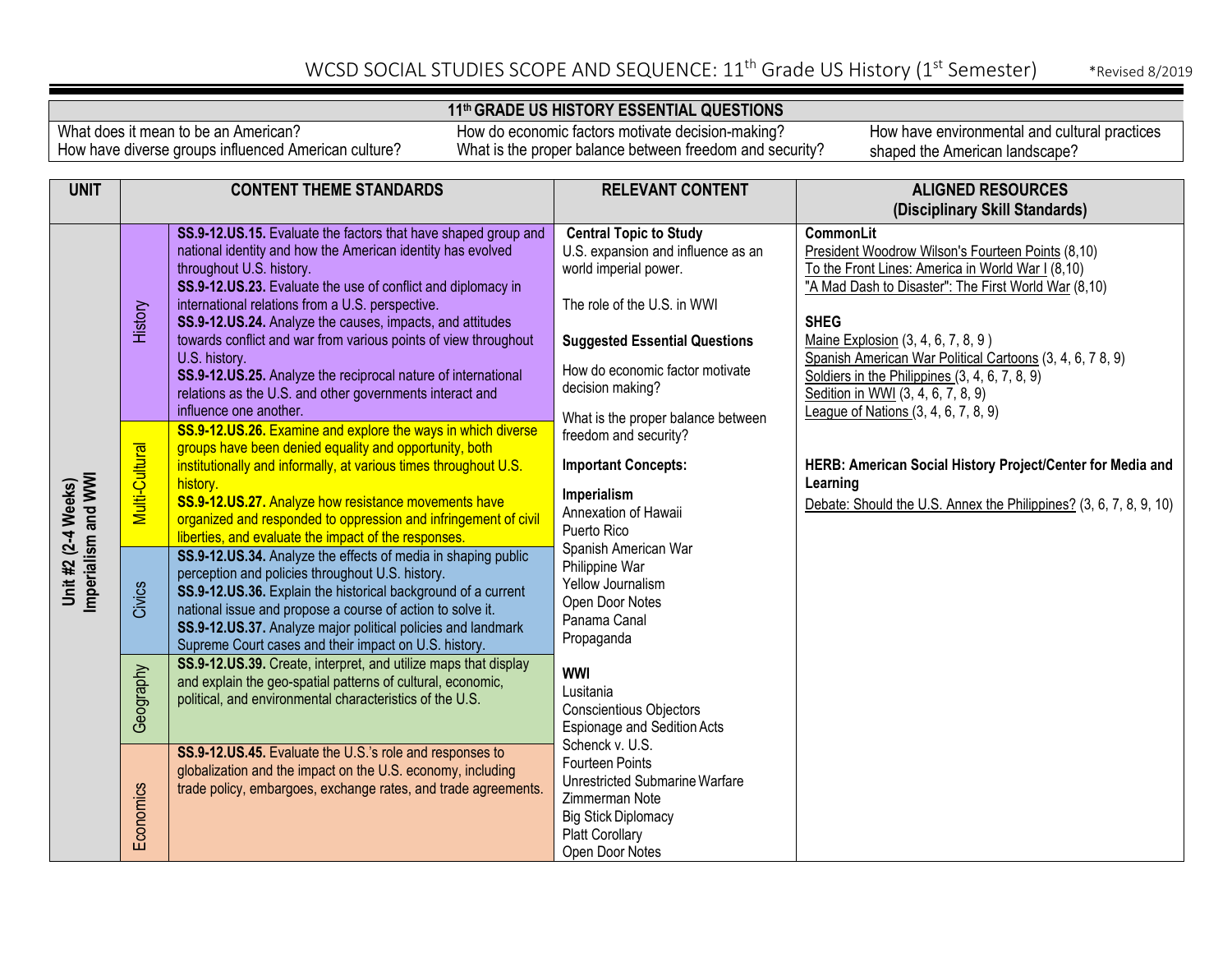### **11th GRADE US HISTORY ESSENTIAL QUESTIONS**

What does it mean to be an American? How have diverse groups influenced American culture?

How do economic factors motivate decision-making? What is the proper balance between freedom and security?

| <b>UNIT</b>                                 | <b>CONTENT THEME STANDARDS</b> |                                                                                                                                                                                                                                                                                                                                                                                                    | <b>RELEVANT CONTENT</b>                                                                                                                                                                                                                                                                                          | <b>ALIGNED RESOURCES</b>                                                                                                                                                                                 |
|---------------------------------------------|--------------------------------|----------------------------------------------------------------------------------------------------------------------------------------------------------------------------------------------------------------------------------------------------------------------------------------------------------------------------------------------------------------------------------------------------|------------------------------------------------------------------------------------------------------------------------------------------------------------------------------------------------------------------------------------------------------------------------------------------------------------------|----------------------------------------------------------------------------------------------------------------------------------------------------------------------------------------------------------|
|                                             |                                |                                                                                                                                                                                                                                                                                                                                                                                                    |                                                                                                                                                                                                                                                                                                                  | (Disciplinary Skill Standards)                                                                                                                                                                           |
|                                             | History                        | SS.9-12.US.15. Evaluate the factors that have shaped group and national identity and<br>how the American identity has evolved throughout U.S. history.<br>SS.9-12.US.19. Analyze the impact of religious, intellectual, and artistic changes<br>throughout the course of U.S. history.                                                                                                             | <b>Central Topic to Study</b><br>Compare and contrast the<br>experiences of different groups<br>within the U.S. during the 1920s                                                                                                                                                                                 | <b>DBQ Binder</b><br>Prohibition: Why did America Change its Mind?<br>(3, 4, 6, 7, 8, 9)<br><b>Project Tahoe</b>                                                                                         |
|                                             | Multi-<br>Cultural             | SS.9-12.US.31. Analyze the intellectual, cultural, religious, and artistic contributions of<br>diverse individuals in the U.S. to the modern world.                                                                                                                                                                                                                                                | Reactions to the changing racial<br>and cultural landscape of the<br>U.S.<br><b>Suggested Essential</b>                                                                                                                                                                                                          | "The Lost Generation" Close Read (6, 8)<br><b>SHEG</b><br>Anti-Suffragists (3, 4, 6, 7, 8, 9)<br>Prohibition (3, 4, 6, 7, 8, 9)                                                                          |
|                                             | Civics                         | SS.9-12.US.35. Explain how American identity has been shaped by founding<br>documents, political participation, democratic institutions, and the interactions among<br>diverse cultures throughout U.S. history.<br>SS.9-12.US.38. Evaluate the social, political, and economic changes that have impacted<br>the interpretation of the Constitution and evolution of law throughout U.S. history. | <b>Questions</b><br>How have diverse groups<br>influenced American culture?<br>What does it mean to be an<br>American?                                                                                                                                                                                           | Marcus Garvey (3, 4, 6, 7, 8, 9)<br>Scopes Monkey Trial (3, 4, 6, 7, 8, 9)<br>Mexican Labor in the 1920's (3, 4, 6, 7, 8, 9)<br>Palmer Raids (3, 4, 6, 7, 8, 9)<br>Chicago Race Riots (3, 4, 6, 7, 8, 9) |
|                                             | Geography                      | SS.9-12.US.41. Analyze how diffusion of ideas, technologies, and cultural practices<br>have influenced migration and immigration patterns and the distribution of human<br>population throughout U.S. history.                                                                                                                                                                                     | <b>Important Concepts</b><br>Nativism<br>Isolationism                                                                                                                                                                                                                                                            |                                                                                                                                                                                                          |
| Unit #3 (2-4 Weeks) The Post-WWI Experience | Economics                      | SS.9-12.US.43. Examine the effect of individuals, communities, businesses, and<br>government on the economic policies and decisions of the U.S. over time.                                                                                                                                                                                                                                         | <b>KKK</b><br>Red Scare<br>Labor Unrest<br>Prohibition<br>Women's Suffrage<br>American Business<br>Haves v. Have Nots<br>Mass Culture<br><b>Teapot Dome Scandal</b><br><b>Great Migration</b><br>Harlem Renaissance<br><b>Black Wall Street</b><br>Scopes Trial<br>Flapper<br>Jazz<br>Immigration (Quota System) |                                                                                                                                                                                                          |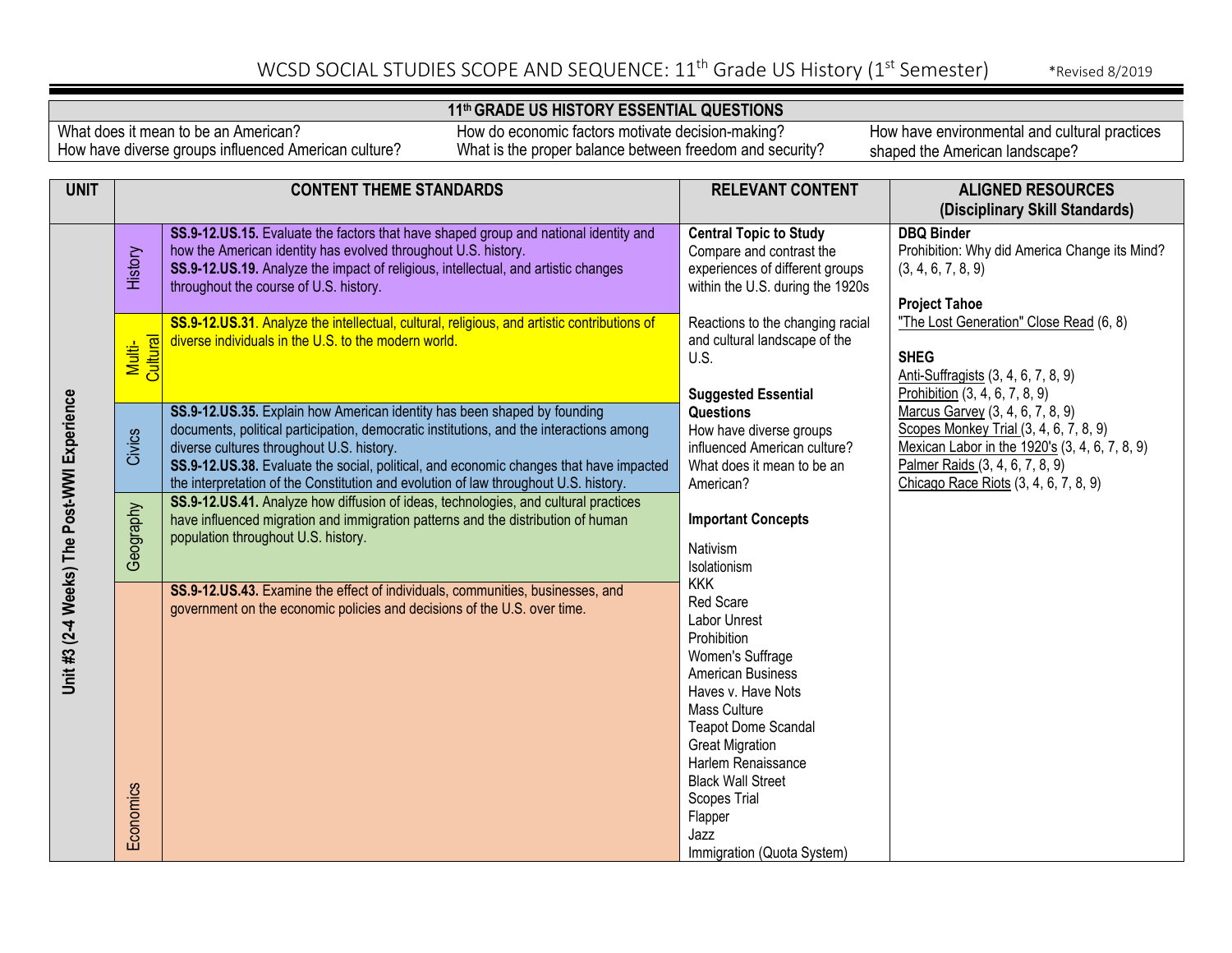### **11th GRADE US HISTORY ESSENTIAL QUESTIONS**

What does it mean to be an American? How have diverse groups influenced American culture?

How do economic factors motivate decision-making? What is the proper balance between freedom and security?

| <b>UNIT</b>                                            | <b>CONTENT THEME STANDARDS</b> |                                                                                                                                                                                                                                                                                                                                                                                                                                         | <b>RELEVANT CONTENT</b><br><b>ALIGNED RESOURCES</b>                                                                                                            |                                                                                                                                                             |
|--------------------------------------------------------|--------------------------------|-----------------------------------------------------------------------------------------------------------------------------------------------------------------------------------------------------------------------------------------------------------------------------------------------------------------------------------------------------------------------------------------------------------------------------------------|----------------------------------------------------------------------------------------------------------------------------------------------------------------|-------------------------------------------------------------------------------------------------------------------------------------------------------------|
|                                                        |                                |                                                                                                                                                                                                                                                                                                                                                                                                                                         |                                                                                                                                                                | (Disciplinary Skill Standards)                                                                                                                              |
| Great Depression & the New Deal<br>Unit #4 (2-4 Weeks) | History                        | SS.9-12.US.15. Evaluate the factors that have shaped group and national identity and<br>how the American identity has evolved throughout U.S. history.<br>SS.9-12.US.18. Examine the causes and effects of socioeconomic diversity<br>throughout U.S. history.<br>SS.9-12.US.20. Explore how individuals and events in Nevada's history both influence<br>and are influenced by the larger national context.                            | <b>Central Topic to Study</b><br>Causes of the Great Depression<br>Effects of the Great Depression on<br>various groups throughout the United<br><b>States</b> | <b>DBQ Binder</b><br>What Caused the Great Depression? (3, 4, 6,<br>7, 8, 9)<br><b>Project Tahoe</b><br>Legacy of the New Deal $(3, 4, 6, 7, 8, 10)$        |
|                                                        | Multi-Cultural                 | SS.9-12.US.26. Examine and explore the ways in which diverse groups have been<br>denied equality and opportunity, both institutionally and informally, at various times<br>throughout U.S. history.                                                                                                                                                                                                                                     | Short and long term effects of the New<br>Deal<br><b>Suggested Essential Questions:</b><br>How do economic factors motivate<br>decision making?                | <b>SHEG</b><br>What Caused the Dust Bowl? (3, 4, 6, 7, 8, 9)<br>Social Security (3, 4, 6, 7, 8, 9)<br>New Deal: Was it a Success? (3, 4, 6, 7, 8, 9,<br>10) |
|                                                        | Civics                         | SS.9-12.US.33. Compare the evolution of different political, civil, religious, and<br>economic institutions and their influence on individuals, communities, and government<br>policies throughout U.S. history.<br>SS.9-12.US.36. Explain the historical background of a current national issue and<br>propose a course of action to solve it.<br>SS.9-12.US.39. Create, interpret, and utilize maps that display and explain the geo- | How have environmental and cultural<br>practices shaped the American<br>landscape?<br><b>Important Concepts</b>                                                | <b>Discussion Lessons</b><br>What Caused the Great Depression? (3, 5, 6,<br>10)<br>Was the New Deal a Success or a Failure?<br>(6, 7, 10)                   |
|                                                        | Geography                      | spatial patterns of cultural, economic, political, and environmental characteristics of<br>the U.S.<br>SS.9-12.US.40. Analyze how and why the U.S. landscape has changed as people<br>adapted the environment to meet their needs.<br>SS.9-12.US.42. Explain how global circumstances and interaction affect resources,<br>land use, culture, and population distribution in the U.S.                                                   | Hoover Dam<br><b>Stock Market</b><br><b>Black Friday</b><br><b>Great Depression</b><br>New Deal<br>Social Security                                             |                                                                                                                                                             |
|                                                        | Economics                      | SS.9-12.US.43. Examine the effect of individuals, communities, businesses, and<br>government on the economic policies and decisions of the U.S. over time.                                                                                                                                                                                                                                                                              | Glass-Steagall<br>Dust Bowl<br>Keynesian Economics<br>Laissez-faire<br>Shantytowns                                                                             |                                                                                                                                                             |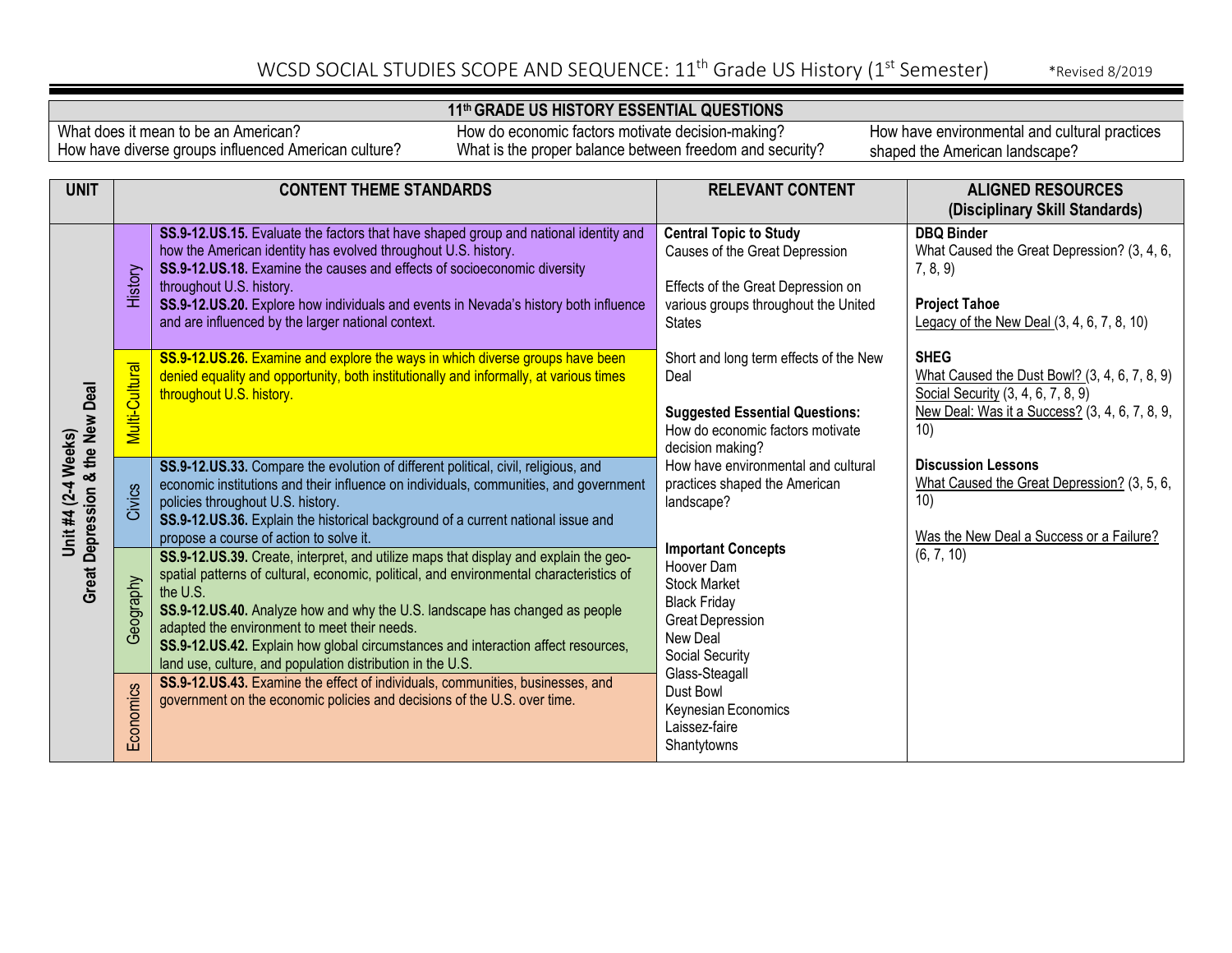### **11th GRADE US HISTORY ESSENTIAL QUESTIONS**

What does it mean to be an American? How have diverse groups influenced American culture?

How do economic factors motivate decision-making? What is the proper balance between freedom and security?

|                             | <b>UNIT</b> | <b>CONTENT THEME STANDARDS</b> |                                                                                                                                                                                                                                                                                                                                                                                                                                                                                                                                   | <b>RELEVANT CONTENT</b>                                                                                                         | <b>ALIGNED RESOURCES</b>                                                                                                                                                                                      |
|-----------------------------|-------------|--------------------------------|-----------------------------------------------------------------------------------------------------------------------------------------------------------------------------------------------------------------------------------------------------------------------------------------------------------------------------------------------------------------------------------------------------------------------------------------------------------------------------------------------------------------------------------|---------------------------------------------------------------------------------------------------------------------------------|---------------------------------------------------------------------------------------------------------------------------------------------------------------------------------------------------------------|
|                             |             |                                |                                                                                                                                                                                                                                                                                                                                                                                                                                                                                                                                   |                                                                                                                                 | (Disciplinary Skill Standards)                                                                                                                                                                                |
|                             |             |                                | SS.9-12.US.15. Evaluate the factors that have shaped group and national identity and<br>how the American identity has evolved throughout U.S. history.<br>SS.9-12.US.17. Investigate the evolution of gender roles and equality within social and<br>economic life in the U.S.                                                                                                                                                                                                                                                    | <b>Central Topic to Study</b><br>U.S. involvement in WWII, specifically<br>in regards to the home front and Pacific<br>Theater  | C3 Inquiry<br>Why Was the U.S. on the Winning Side of<br>$WWII?$ (2, 4, 6, 8, 9, 10, 12, 13)                                                                                                                  |
| Unit #5 (2-4 Weeks)<br>WWII |             | History                        | SS.9-12.US.23. Evaluate the use of conflict and diplomacy in international relations<br>from a U.S. perspective.<br>SS.9-12.US.24. Analyze the causes, impacts, and attitudes towards conflict and war<br>from various points of view throughout U.S. history.<br>SS.9-12.US.25. Analyze the reciprocal nature of international relations as the U.S. and<br>other governments interact and influence one another.                                                                                                                | <b>Suggested Essential Questions</b><br>What does it mean to be an American?<br>What is the proper balance between              | <b>Project Tahoe</b><br>Should Truman Have Dropped the Bomb? (3,<br>4, 6, 7, 8<br>Was the Atomic Bomb Justified? (3, 4, 6, 7,<br>8, 10)<br>Was Wartime Mobilization a Success Due to                          |
|                             |             | Multi-Cultural                 | SS.9-12.US.26. Examine and explore the ways in which diverse groups have been<br>denied equality and opportunity, both institutionally and informally, at various times<br>throughout U.S. history.<br>SS.9-12.US.29. Investigate and apply the successful principles of groups in U.S.<br>history in order to create communities of respect, equity, and diversity at the school<br>and at the local level.<br>SS.9-12.US.34. Analyze the effects of media in shaping public perception and policies<br>throughout U.S. history. | freedom and security?<br><b>Important Concepts</b><br><b>Total War</b><br>Propaganda<br>Rationing<br>Women's roles<br>War Bonds | the Use of Propaganda During WWII? -DBQ<br>(3, 6, 7, 8)<br>Korematsu v United States (Close Read) (8,<br>9)<br><b>SHEG</b><br>The Atomic Bomb (3, 4, 6, 7, 8, 9)<br>Zoot Suit Riots: What Caused Them? (3, 4, |
|                             |             | Civics                         | SS.9-12.US.37. Analyze major political policies and landmark Supreme Court cases<br>and their impact on U.S. history                                                                                                                                                                                                                                                                                                                                                                                                              | Japanese Internment<br>Manhattan Project                                                                                        | 6, 7, 8, 9                                                                                                                                                                                                    |
|                             |             | Geography                      | SS.9-12.US.42. Explain how global circumstances and interaction effect resources,<br>land use, culture, and population distribution in the U.S.                                                                                                                                                                                                                                                                                                                                                                                   | Pacific Theater<br>Pearl Harbor<br><b>Island Hopping</b><br>Hiroshima and Nagasaki                                              |                                                                                                                                                                                                               |
|                             |             | Economics                      | SS.9-12.US.44. Evaluate multiple factors that have impacted the U.S. economy over<br>time including, but not limited to: trade, resources, labor, and monetary systems.                                                                                                                                                                                                                                                                                                                                                           |                                                                                                                                 |                                                                                                                                                                                                               |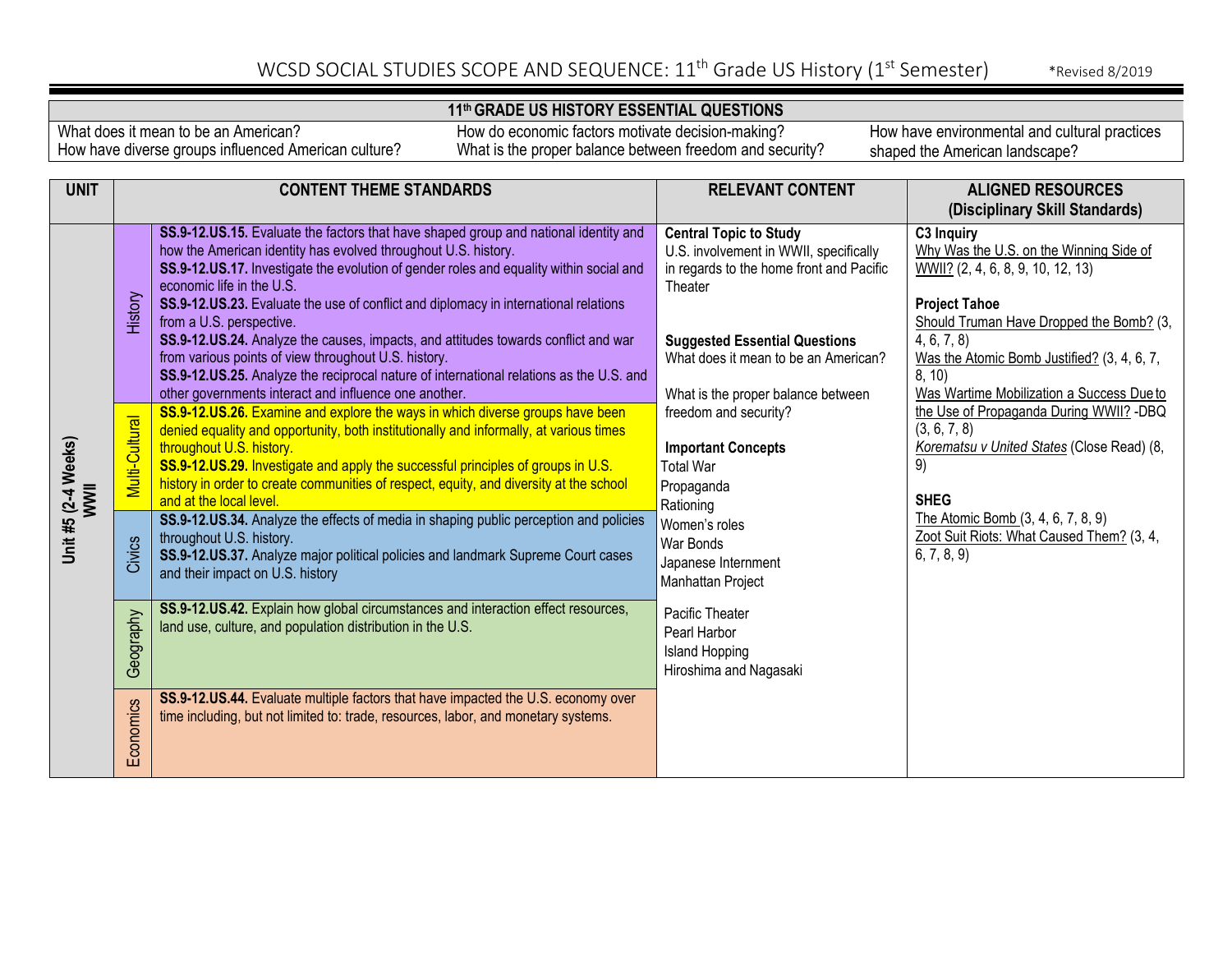#### **11th GRADE US HISTORY ESSENTIAL QUESTIONS**

What does it mean to be an American? How have diverse groups influenced American culture?

How do economic factors motivate decision-making? What is the proper balance between freedom and security?

| <b>UNIT</b>                                    | <b>CONTENT THEME STANDARDS</b> |                                                                                                                                                                         | <b>RELEVANT CONTENT</b>                                                                                                                                                                                                                                                                                                                                                                                                                                                                                                                                                                                                                                                                               | <b>ALIGNED RESOURCES</b>                                                                 |
|------------------------------------------------|--------------------------------|-------------------------------------------------------------------------------------------------------------------------------------------------------------------------|-------------------------------------------------------------------------------------------------------------------------------------------------------------------------------------------------------------------------------------------------------------------------------------------------------------------------------------------------------------------------------------------------------------------------------------------------------------------------------------------------------------------------------------------------------------------------------------------------------------------------------------------------------------------------------------------------------|------------------------------------------------------------------------------------------|
|                                                |                                |                                                                                                                                                                         |                                                                                                                                                                                                                                                                                                                                                                                                                                                                                                                                                                                                                                                                                                       | (Disciplinary Skill Standards)                                                           |
|                                                |                                | SS.9-12.US.17. Investigate the evolution of gender roles and equality within social and                                                                                 | <b>Central Topic to Study</b>                                                                                                                                                                                                                                                                                                                                                                                                                                                                                                                                                                                                                                                                         | <b>Project Tahoe</b>                                                                     |
|                                                |                                | economic life in the U.S.                                                                                                                                               |                                                                                                                                                                                                                                                                                                                                                                                                                                                                                                                                                                                                                                                                                                       | Propaganda and the Cold War (3, 4, 6, 7,                                                 |
|                                                |                                | SS.9-12.US.22. Trace the evolution of Nevada's economy across U.S. history as it                                                                                        | -Causes of the Cold War and its<br>impact on foreign policy as well as<br>domestic culture.<br>-U.S. international entanglement<br><b>Suggested Essential Questions:</b><br>What does it mean to be an<br>American?<br>What is the proper balance<br>between freedom and security?<br><b>Important Concepts</b><br>Cold War<br><b>NATO</b><br><b>Warsaw Pact</b><br>Containment<br>Korean War<br>Brinkmanship<br><b>Cuban Missile Crisis</b><br>McCarthyism<br>Vietnam War<br>Draft<br>NVA/Vietcong<br>Guerilla Warfare<br><b>Gulf of Tonkin</b><br>War Powers Act<br>Arms Race<br>Ho Chi Minh Trail<br>Dove/Hawk<br>Vietnamization<br>1950s Culture<br>Baby Boom<br>Rock and Roll<br>Suburbanization | 8, 9, 10                                                                                 |
|                                                |                                | relates to national and global issues.                                                                                                                                  |                                                                                                                                                                                                                                                                                                                                                                                                                                                                                                                                                                                                                                                                                                       | Were the 1950's a Time of Conformity? (3, 4,                                             |
|                                                |                                | SS.9-12.US.23. Evaluate the use of conflict and diplomacy in international relations from                                                                               |                                                                                                                                                                                                                                                                                                                                                                                                                                                                                                                                                                                                                                                                                                       | $\overline{6, 7, 8, 9}$                                                                  |
|                                                | History                        | a U.S. perspective.                                                                                                                                                     |                                                                                                                                                                                                                                                                                                                                                                                                                                                                                                                                                                                                                                                                                                       | DBQ Violent or non-violent? Which Philosophy                                             |
|                                                |                                | SS.9-12.US.24. Analyze the causes, impacts, and attitudes towards conflict and war                                                                                      |                                                                                                                                                                                                                                                                                                                                                                                                                                                                                                                                                                                                                                                                                                       | made the most sense for America in the 1960s?                                            |
|                                                |                                | from various points of view throughout U.S. history.                                                                                                                    |                                                                                                                                                                                                                                                                                                                                                                                                                                                                                                                                                                                                                                                                                                       | (3, 4, 6, 7, 8, 9)                                                                       |
|                                                |                                | SS.9-12.US.25. Analyze the reciprocal nature of international relations as the U.S. and<br>other governments interact and influence one another.                        |                                                                                                                                                                                                                                                                                                                                                                                                                                                                                                                                                                                                                                                                                                       | One Pager: Agree or Disagree; The U.S.                                                   |
|                                                |                                |                                                                                                                                                                         |                                                                                                                                                                                                                                                                                                                                                                                                                                                                                                                                                                                                                                                                                                       | Planned to escalate the Vietnam Conflict Prior                                           |
|                                                |                                | SS.9-12.US.26. Examine and explore the ways in which diverse groups have been                                                                                           |                                                                                                                                                                                                                                                                                                                                                                                                                                                                                                                                                                                                                                                                                                       | to the Gulf of Tonkin (3, 4, 6, 7, 8, 9)<br>What Effect did the Protest Movements of the |
|                                                | Multi-Cultural                 | denied equality and opportunity, both institutionally and informally, at various times                                                                                  |                                                                                                                                                                                                                                                                                                                                                                                                                                                                                                                                                                                                                                                                                                       | 1960's have on Ending the War in Vietnam (3,                                             |
|                                                |                                | throughout U.S. history.                                                                                                                                                |                                                                                                                                                                                                                                                                                                                                                                                                                                                                                                                                                                                                                                                                                                       | 4, 6, 7, 8, 9                                                                            |
|                                                |                                | SS.9-12.US.27. Analyze how resistance movements have organized and responded to                                                                                         |                                                                                                                                                                                                                                                                                                                                                                                                                                                                                                                                                                                                                                                                                                       | Discussion: The Vietnam War and Its Impact                                               |
|                                                |                                | oppression and infringement of civil liberties, and evaluate the impact of the responses.                                                                               |                                                                                                                                                                                                                                                                                                                                                                                                                                                                                                                                                                                                                                                                                                       | on American Society (3, 4, 6, 7, 8, 9, 10)                                               |
|                                                |                                |                                                                                                                                                                         |                                                                                                                                                                                                                                                                                                                                                                                                                                                                                                                                                                                                                                                                                                       | <b>SHEG</b>                                                                              |
|                                                |                                | SS.9-12.US.33. Compare the evolution of different political, civil, religious, and                                                                                      |                                                                                                                                                                                                                                                                                                                                                                                                                                                                                                                                                                                                                                                                                                       | Women in the 1950's (3, 4, 6, 7, 8, 9)                                                   |
|                                                |                                | economic institutions and their influence on individuals, communities, and government                                                                                   |                                                                                                                                                                                                                                                                                                                                                                                                                                                                                                                                                                                                                                                                                                       | The Cold War (3, 4, 6, 7, 8, 9)                                                          |
|                                                | Civics                         | policies throughout U.S. history.                                                                                                                                       |                                                                                                                                                                                                                                                                                                                                                                                                                                                                                                                                                                                                                                                                                                       | The Cuban Missile Crisis (3, 4, 6, 7, 8, 9)                                              |
| Unit #6 (2-4 Weeks)<br>Origins of the Cold War |                                | SS.9-12.US.34. Analyze the effects of media in shaping public perception and policies                                                                                   |                                                                                                                                                                                                                                                                                                                                                                                                                                                                                                                                                                                                                                                                                                       | Korean War (3, 4, 6, 7, 8, 9)                                                            |
|                                                |                                | throughout U.S. history.                                                                                                                                                |                                                                                                                                                                                                                                                                                                                                                                                                                                                                                                                                                                                                                                                                                                       | Truman and MacArthur (3, 4, 6, 7, 8, 9)                                                  |
|                                                |                                | SS.9-12.US.41. Analyze how diffusion of ideas, technologies, and cultural practices<br>have influenced migration and immigration patterns and the distribution of human |                                                                                                                                                                                                                                                                                                                                                                                                                                                                                                                                                                                                                                                                                                       | Gulf of Tonkin Resolution (3, 4, 6, 7, 8, 9)                                             |
|                                                | Geography                      | population throughout U.S. history.                                                                                                                                     |                                                                                                                                                                                                                                                                                                                                                                                                                                                                                                                                                                                                                                                                                                       | Anti-Vietnam War Movement (3, 4, 6, 7, 8, 9)                                             |
|                                                |                                | SS.9-12.US.42. Explain how global circumstances and interaction affect resources, land                                                                                  |                                                                                                                                                                                                                                                                                                                                                                                                                                                                                                                                                                                                                                                                                                       | PBS: Elvis and Race in the 1950s                                                         |
|                                                |                                | use, culture, and population distribution in the U.S.                                                                                                                   |                                                                                                                                                                                                                                                                                                                                                                                                                                                                                                                                                                                                                                                                                                       | C3 Inquiry                                                                               |
|                                                |                                | SS.9-12.US.43. Examine the effect of individuals, communities, businesses, and                                                                                          |                                                                                                                                                                                                                                                                                                                                                                                                                                                                                                                                                                                                                                                                                                       | Why was the Korean War "Forgotten"? (3, 6,                                               |
|                                                |                                | government on the economic policies and decisions of the U.S. over time.                                                                                                |                                                                                                                                                                                                                                                                                                                                                                                                                                                                                                                                                                                                                                                                                                       | 8)                                                                                       |
|                                                |                                |                                                                                                                                                                         |                                                                                                                                                                                                                                                                                                                                                                                                                                                                                                                                                                                                                                                                                                       | <b>Common Lit</b>                                                                        |
|                                                |                                |                                                                                                                                                                         |                                                                                                                                                                                                                                                                                                                                                                                                                                                                                                                                                                                                                                                                                                       | A Defiant Muhammad Ali (8,10)                                                            |
|                                                |                                |                                                                                                                                                                         |                                                                                                                                                                                                                                                                                                                                                                                                                                                                                                                                                                                                                                                                                                       | Resistance to the Vietnam War (8,10)                                                     |
|                                                |                                |                                                                                                                                                                         |                                                                                                                                                                                                                                                                                                                                                                                                                                                                                                                                                                                                                                                                                                       | <b>Inquiry Lesson</b><br>Unexploded Ordnances- Who is                                    |
|                                                |                                |                                                                                                                                                                         |                                                                                                                                                                                                                                                                                                                                                                                                                                                                                                                                                                                                                                                                                                       | Responsible for Clean-Up Once War is Over?                                               |
|                                                |                                |                                                                                                                                                                         | Interstate Highway System                                                                                                                                                                                                                                                                                                                                                                                                                                                                                                                                                                                                                                                                             | (3, 5, 8, 9, 11, 12)                                                                     |
|                                                |                                |                                                                                                                                                                         | Mass Media                                                                                                                                                                                                                                                                                                                                                                                                                                                                                                                                                                                                                                                                                            |                                                                                          |
|                                                | Economics                      |                                                                                                                                                                         | Religious Revival                                                                                                                                                                                                                                                                                                                                                                                                                                                                                                                                                                                                                                                                                     |                                                                                          |
|                                                |                                |                                                                                                                                                                         | Rise of the Teenager                                                                                                                                                                                                                                                                                                                                                                                                                                                                                                                                                                                                                                                                                  |                                                                                          |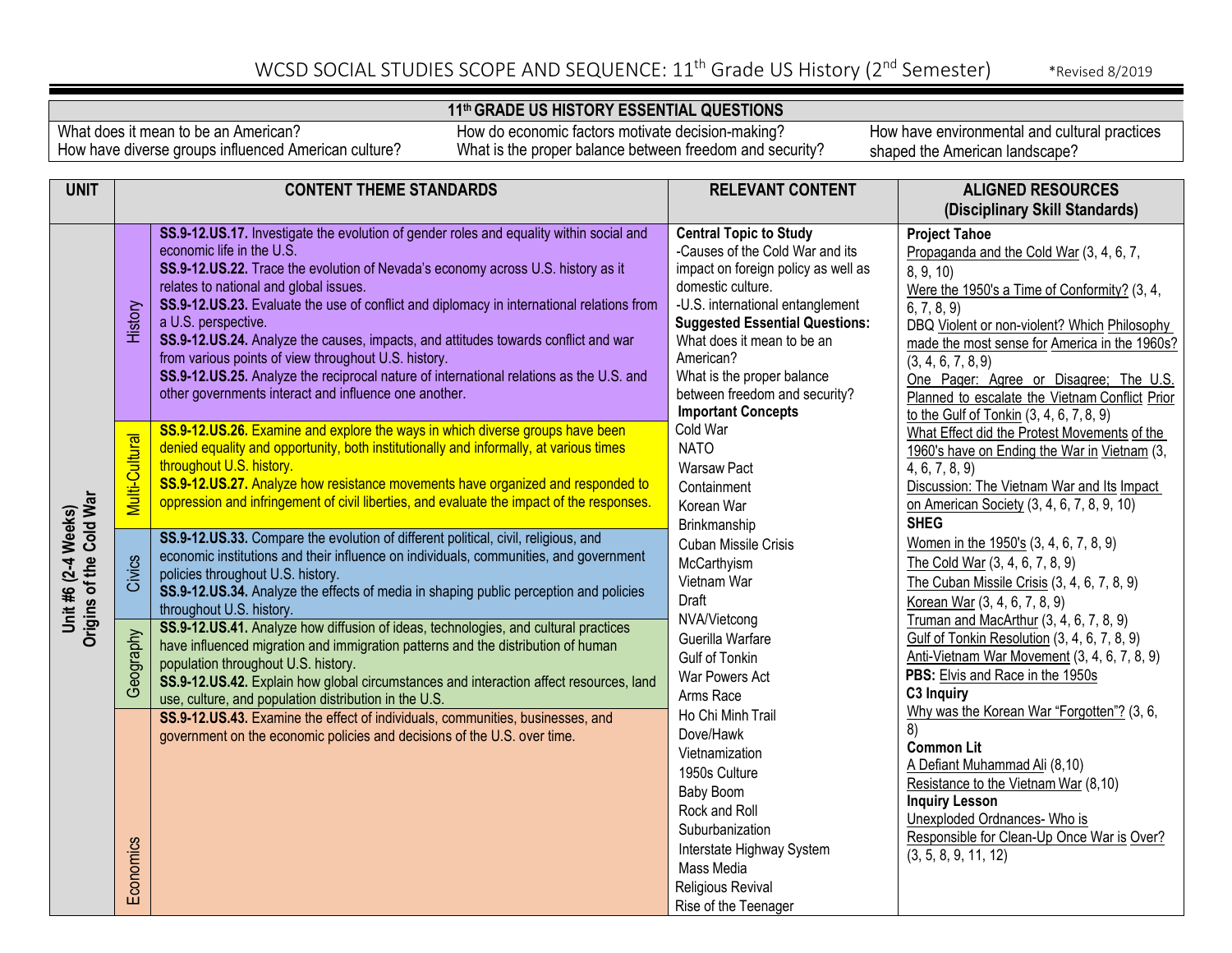|                                                                                                                                                                                                             | 11th GRADE US HISTORY ESSENTIAL QUESTIONS                                            |                                                                                                                                                                                                                                                                                                                                                                                                                                                                                                                                                                                                                                                                                                                                                                                                                                                                                                                                                                                                                                                                                                                                                                                                                                                                                                                                                                                                        |                                                                                                                                                                                                                                                                                                                                                                                                                                    |                                                                                                                                                                                                                                                                                                                                                                                                                                                                                                                                                   |  |
|-------------------------------------------------------------------------------------------------------------------------------------------------------------------------------------------------------------|--------------------------------------------------------------------------------------|--------------------------------------------------------------------------------------------------------------------------------------------------------------------------------------------------------------------------------------------------------------------------------------------------------------------------------------------------------------------------------------------------------------------------------------------------------------------------------------------------------------------------------------------------------------------------------------------------------------------------------------------------------------------------------------------------------------------------------------------------------------------------------------------------------------------------------------------------------------------------------------------------------------------------------------------------------------------------------------------------------------------------------------------------------------------------------------------------------------------------------------------------------------------------------------------------------------------------------------------------------------------------------------------------------------------------------------------------------------------------------------------------------|------------------------------------------------------------------------------------------------------------------------------------------------------------------------------------------------------------------------------------------------------------------------------------------------------------------------------------------------------------------------------------------------------------------------------------|---------------------------------------------------------------------------------------------------------------------------------------------------------------------------------------------------------------------------------------------------------------------------------------------------------------------------------------------------------------------------------------------------------------------------------------------------------------------------------------------------------------------------------------------------|--|
| What does it mean to be an American?<br>How do economic factors motivate decision-<br>making?<br>How have diverse groups influenced culture?<br>What is the proper balance between freedom and<br>security? |                                                                                      |                                                                                                                                                                                                                                                                                                                                                                                                                                                                                                                                                                                                                                                                                                                                                                                                                                                                                                                                                                                                                                                                                                                                                                                                                                                                                                                                                                                                        | How have environmental and cultural practices<br>shaped the American landscape?                                                                                                                                                                                                                                                                                                                                                    |                                                                                                                                                                                                                                                                                                                                                                                                                                                                                                                                                   |  |
| <b>UNIT</b>                                                                                                                                                                                                 |                                                                                      | <b>CONTENT THEME STANDARDS</b>                                                                                                                                                                                                                                                                                                                                                                                                                                                                                                                                                                                                                                                                                                                                                                                                                                                                                                                                                                                                                                                                                                                                                                                                                                                                                                                                                                         | <b>RELEVANT CONTENT</b>                                                                                                                                                                                                                                                                                                                                                                                                            | <b>ALIGNED RESOURCES</b><br>(Disciplinary Skill Standards)                                                                                                                                                                                                                                                                                                                                                                                                                                                                                        |  |
| Unit #7 (2-4 Weeks)<br><b>Movements</b>                                                                                                                                                                     | History<br>Multi-Cultural                                                            | SS.9-12.US.14. Evaluate the impact of individuals and reform movements on the struggle for greater<br>civil rights and liberties throughout U.S. history.<br>SS.9-12.US.15. Evaluate the factors that have shaped group and national identity and how the<br>American identity has evolved throughout U.S. history.<br>SS.9-12.US.16. Interpret historical events in U.S. history from a variety of historical and cultural<br>perspectives.<br>SS.9-12.US.17. Investigate the evolution of gender roles and equality within social and economic life<br>in the U.S.<br>SS.9-12.US.18. Examine the causes and effects of socioeconomic diversity throughout U.S. history.<br>SS.9-12.US.26. Examine and explore the ways in which diverse groups have been denied equality<br>and opportunity, both institutionally and informally, at various times throughout U.S. history.<br>SS.9-12.US.27. Analyze how resistance movements have organized and responded to oppression<br>and infringement of civil liberties, and evaluate the impact of the responses.<br>SS.9-12.US.29. Investigate and apply the successful principles of groups in U.S. history in order to<br>create communities of respect, equity, and diversity at the school and local level.<br>SS.9-12.US.30. Discuss the contributions of racially and ethnically diverse leaders to the<br>advancement of our community and nation. | <b>Central Topic to Study</b><br>The struggle for various groups<br>in demanding civil rights.<br><b>Suggested Essential</b><br><b>Questions:</b><br>What does it mean to be an<br>American?<br>How have diverse groups<br>influenced American culture?<br><b>Important Concepts</b><br><b>Great Society</b><br>Kennedy<br>Assassination<br>Medicare/Medicaid<br>Federal education<br>programs<br>"War on Poverty"<br>Civil Rights | <b>DBQ Binder</b><br>Why Was the Equal Rights Amendment<br>Defeated? (3, 6, 7, 8, 9)<br><b>Project Tahoe</b><br>Cesar Chavez and the Farm Labor<br>Movement (OUT) (3, 4, 6, 7, 8, 9)<br><b>African American Struggle for Equality</b><br>(controversial issue) (3, 4, 6, 7, 8, 9, 10)<br><b>SHEG</b><br>The Montgomery Bus Boycott (34, 6, 7,<br>8, 9)<br>Civil Rights Act of 1964 (3, 4, 6, 7, 8, 9)<br>The Great Society (3, 4, 6, 7, 8, 9)<br>C3 Inquiry<br>What made nonviolent protest effective<br>during the Civil Rights Movement? (2, 4, |  |
|                                                                                                                                                                                                             | Civics<br>action to solve it.<br><b>Aude.noo</b><br>environment to meet their needs. | SS.9-12.US.33. Compare the evolution of different political, civil, religious, and economic institutions<br>and their influence on individuals, communities, and government policies throughout U.S. history.<br>SS.9-12.US.36. Explain the historical background of a current national issue and propose a course of<br>SS.9-12.US.38. Evaluate the social, political, and economic changes that have impacted the<br>interpretation of the Constitution and evolution of law throughout U.S. history.<br>SS.9-12.US.39. Create, interpret, and utilize maps that display and explain the geo-spatial patterns of<br>cultural, economic, political, and environmental characteristics of the U.S.<br>SS.9-12.US.40. Analyze how and why the U.S. landscape has changed as people adapted the                                                                                                                                                                                                                                                                                                                                                                                                                                                                                                                                                                                                          | Brown v. Board of<br>Education<br>Murder of Emmitt Till<br>Montgomery Bus Boycott<br>Freedom Riders<br>SNCC/SCLC<br><b>Black Panthers</b><br><b>Black Power</b><br>Social/Student Movements                                                                                                                                                                                                                                        | 6, 8, 9, 10, 12, 13)<br><b>Inquiry Lesson</b><br>Does accuracy matter in our collective<br>historical memory? (Foot Soldier of<br>Birmingham) (1, 2, 3, 5, 6, 9, 10, 12)<br><b>Discussion Lessons</b><br><b>Great Society and Social Movements</b><br>(10)<br>To what extent can young people make                                                                                                                                                                                                                                                |  |
|                                                                                                                                                                                                             | ජී<br>Economics                                                                      | SS.9-12.US.43. Examine the effect of individuals, communities, businesses, and government on the<br>economic policies and decisions of the U.S. over time.<br>SS.9-12.US.44. Evaluate multiple factors that have impacted the U.S. economy over time including,<br>but not limited to: trade, resources, labor, and monetary systems.                                                                                                                                                                                                                                                                                                                                                                                                                                                                                                                                                                                                                                                                                                                                                                                                                                                                                                                                                                                                                                                                  | United Farmworkers<br>The Feminine Mystique<br>Earth Day<br><b>Environmental Protection</b><br>Agency<br><b>Stonewall Riots</b>                                                                                                                                                                                                                                                                                                    | a difference in our country? (3)<br><b>PBS</b><br>Aretha Franklin's New Voice For Women                                                                                                                                                                                                                                                                                                                                                                                                                                                           |  |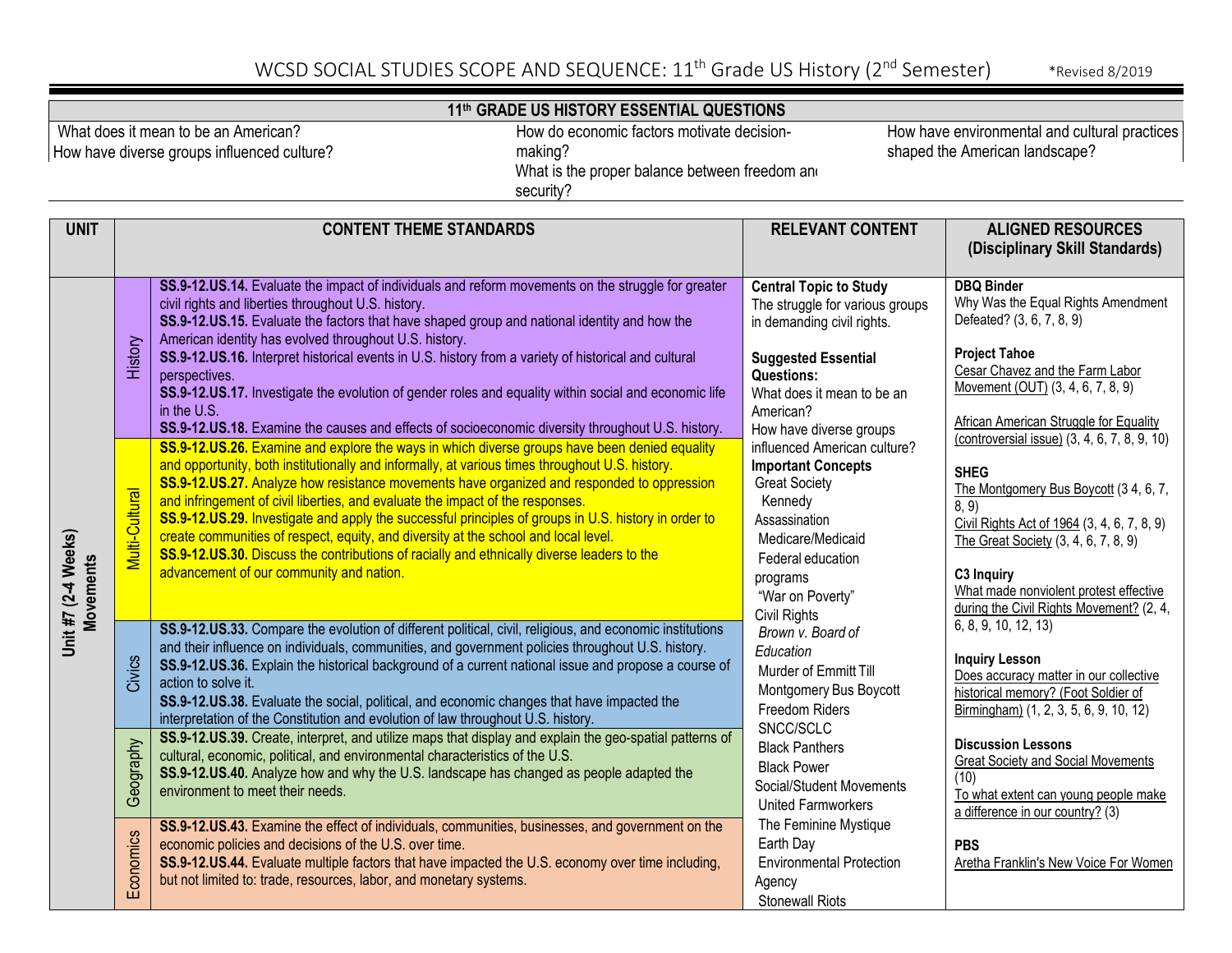### **11th GRADE US HISTORY ESSENTIAL QUESTIONS**

What does it mean to be an American? How have diverse groups influenced American culture?

How do economic factors motivate decision-making? What is the proper balance between freedom and security?

| <b>UNIT</b>                                                          | <b>CONTENT THEME STANDARDS</b> |                                                                                                                                                                                                                                                                                                                                                                                                                                                                                                                                                                                                                                                                                                   | <b>RELEVANT CONTENT</b>                                                                                                                                                                                                                                                                                                                                                                                                                                                                                                                                   | <b>ALIGNED</b>                                                                                                                                                                                                                                                                                                                     |
|----------------------------------------------------------------------|--------------------------------|---------------------------------------------------------------------------------------------------------------------------------------------------------------------------------------------------------------------------------------------------------------------------------------------------------------------------------------------------------------------------------------------------------------------------------------------------------------------------------------------------------------------------------------------------------------------------------------------------------------------------------------------------------------------------------------------------|-----------------------------------------------------------------------------------------------------------------------------------------------------------------------------------------------------------------------------------------------------------------------------------------------------------------------------------------------------------------------------------------------------------------------------------------------------------------------------------------------------------------------------------------------------------|------------------------------------------------------------------------------------------------------------------------------------------------------------------------------------------------------------------------------------------------------------------------------------------------------------------------------------|
|                                                                      |                                |                                                                                                                                                                                                                                                                                                                                                                                                                                                                                                                                                                                                                                                                                                   |                                                                                                                                                                                                                                                                                                                                                                                                                                                                                                                                                           | <b>RESOURCES</b><br>(Disciplinary Skill<br>Standards)                                                                                                                                                                                                                                                                              |
| Foreign Entanglement and<br>Unit #8 (2-4 Weeks)<br>Divisions at Home | History                        | SS.9-12.US.23. Evaluate the use of conflict and diplomacy in international<br>relations from a U.S. perspective.                                                                                                                                                                                                                                                                                                                                                                                                                                                                                                                                                                                  | <b>Central Topic to Study</b><br>As the Cold War ends, the U.S.<br>deals with the consequences of<br>the proxy wars.<br>A spirit of discontent prevails                                                                                                                                                                                                                                                                                                                                                                                                   | <b>SHEG</b><br>Reaganomics (3, 4, 6, 7, 8, 9)<br>What were the arguments for and against ratifying<br>NAFTA? (3, 4, 6, 7, 8, 9)<br>Why didn't the US ratify the Kyoto Protocol? (3, 4, 6, 7,                                                                                                                                       |
|                                                                      | Multi-Cultural                 | SS.9-12.US.26. Examine and explore the ways in which diverse groups have<br>been denied equality and opportunity, both institutionally and informally, at<br>various times throughout U.S. history.<br>SS.9-12.US.31. Analyze the intellectual, cultural, religious, and<br>artistic contributions of diverse individuals in America to our modern world.                                                                                                                                                                                                                                                                                                                                         | among U.S. citizens as they<br>grapple with economic, cultural,<br>and political change<br><b>Suggested Essential</b><br><b>Questions:</b><br>How do economic factors<br>motivate decision-making?<br>What does it mean to be an<br>American?<br><b>Important Concepts</b><br><b>Counter Culture</b><br>Music/Woodstock<br><b>Kent State</b><br>Protests<br><b>Silent Majority</b><br>Détente<br>Watergate<br>Conservative Coalition<br>New Right<br><b>AIDS</b><br>Strategic Defense Initiative Fall<br>of Berlin Wall<br>End of Cold War<br>Reaganomics | 8, 9)<br>C3 Inquiry<br>Johnson and Reagan: How Should the<br>President Foster Economic Opportunity? (2, 4,<br>6, 7, 8, 9<br>Gilder Lehrman Institute<br>Jerry Falwell and the Moral Majority (3, 6, 7, 8, 9, 10)<br><b>Inquiry Lessons</b><br>Women in the Workplace (2, 3, 4, 5, 6)<br>The Environmental Movement (2, 3, 4, 5, 6) |
|                                                                      | Civics                         | SS.9-12.US.32. Examine the changing roles, impact, and power of political<br>leaders, parties, and voting blocs over time.<br>SS.9-12.US.33. Compare the evolution of different political, civil, religious, and<br>economic institutions and their influence on individuals, communities, and<br>government policies throughout U.S. history.<br>SS.9-12.US.35. Explain how American identity has been shaped by founding<br>documents, political participation, democratic institutions, and the interactions<br>among diverse cultures throughout U.S. history. SS.9-12.US.36. Explain the<br>historical background of a current<br>national issue and propose a course of action to solve it. |                                                                                                                                                                                                                                                                                                                                                                                                                                                                                                                                                           |                                                                                                                                                                                                                                                                                                                                    |
|                                                                      | Geography                      | SS.9-12.US.40. Analyze how and why the U.S. landscape has changed as<br>people adapted the environment to meet their needs. SS.9-12.US.41.<br>Analyze how diffusion of ideas, technologies, and cultural practices have<br>influenced migration and immigration patterns and the distribution of human<br>population throughout U.S.<br>history.                                                                                                                                                                                                                                                                                                                                                  |                                                                                                                                                                                                                                                                                                                                                                                                                                                                                                                                                           |                                                                                                                                                                                                                                                                                                                                    |
|                                                                      | Economics                      | SS.9-12.US.43. Examine the effect of individuals, communities, businesses,<br>and government on the economic policies and decisions of the U.S. over<br>time.                                                                                                                                                                                                                                                                                                                                                                                                                                                                                                                                     | Oil/energy crisis<br>Iran-Contra Affair Camp<br>David Accords Persian<br><b>Gulf War NAFTA</b><br>Kyoto Protocol<br>Bosnia                                                                                                                                                                                                                                                                                                                                                                                                                                |                                                                                                                                                                                                                                                                                                                                    |